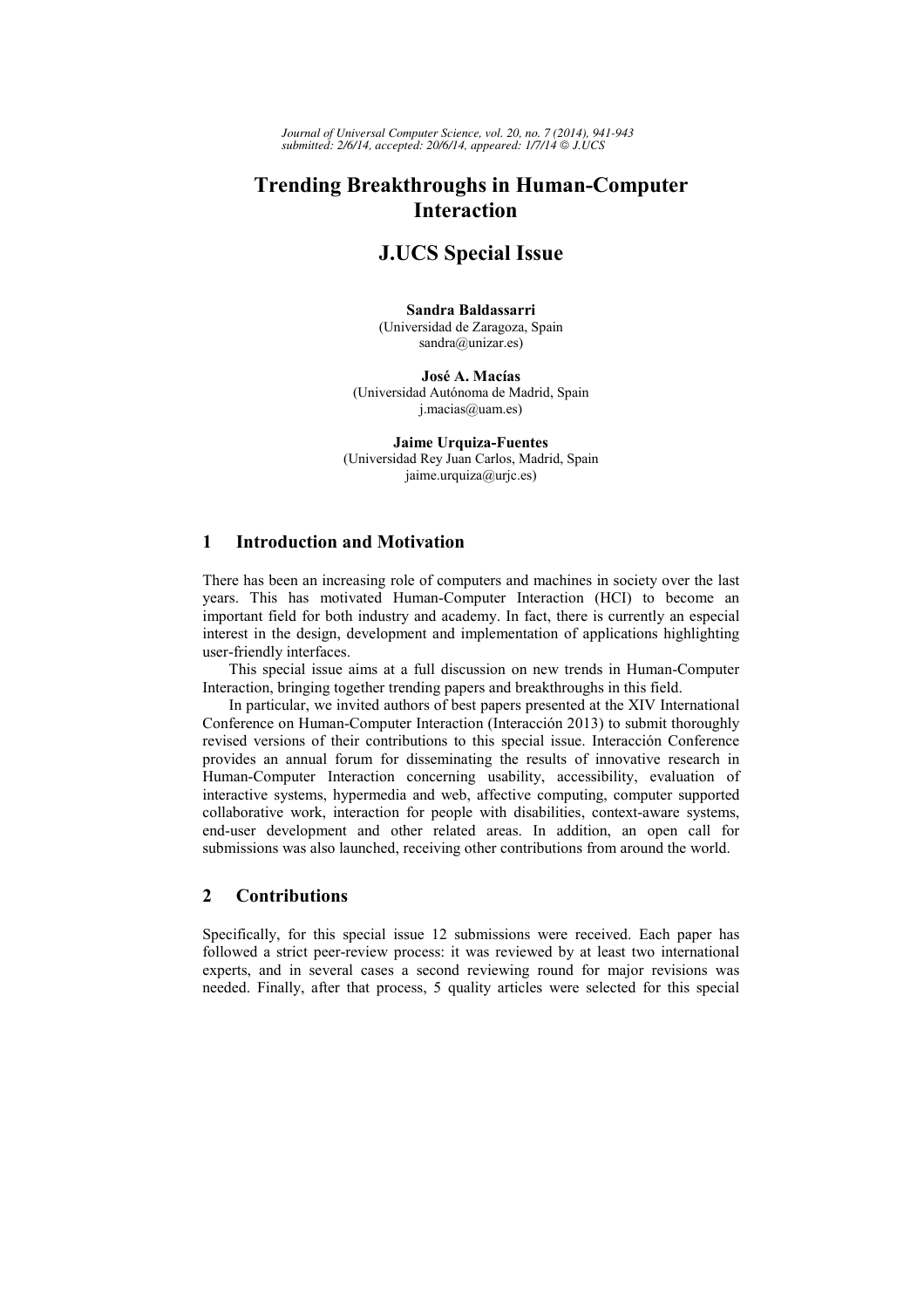issue of the Journal of Universal Computer Science, where 3 out of such 5 articles are extended versions of papers accepted and presented at Interacción 2013.

The articles presented in this special issue deal with a variety of important topics within the HCI scope. Thus, novel user requirements extraction approaches are presented focusing on interactive web services development by Chiraz, et al. (Section 2.1) and accessibility by Calvo, et al. (Section 2.2). An advanced menu system like Keyboard-Card menu is studied by Berman and Hourcade (Section 2.3). Finally, there are two articles applying innovative interactive technologies, such as the use of affective computing in poetry by Arellano, et al. (Section 2.4) and the use of different strategies of locomotion for making 3D Virtual Environments accessible to a wide range of users by Moya, et al. (Section 2.5). Next we provide a brief description of each article.

#### **2.1 A User-Aware Approach to Provide Adaptive Web Services**

In this paper, authors report on the adaptation of web services to user profiles in order to have a more accurate control of their work environment and other variables useful for interaction purposes. In this sense, the work proposes context-aware web services in order to support profile specifications and ensure the self-adaptation to run-time context changes.

#### **2.2 User Centered Requirement Engineering for Accessible Chats in m-Learning**

This article is an attempt to detect accessibility problems in chat applications while using mobile learning. Authors report on the requirements needed to improve interaction with people experiencing problems with the flow and the rhythm of the conversations in chats. This way, a methodological approach has been provided combining human-computer interaction and software engineering paradigms.

#### **2.3 Keyboard-Card Menus: A New Presentation of Non-standard Shortcuts**

In this paper, authors present a novel proposal of menu interaction, namely keyboardcard menus, intended for presenting a large number of shortcuts and encouraging easy-to-learn. This proposal is evaluated through a study comparing keyboard-card and classical drop-down menus, revealing advantages in the use of the novel approach here presented.

### **2.4 Let me listen to Poetry, Let me See Emotions**

This work proposes the engineering of an interactive virtual character that recites poetry while manifesting the emotional content of the poem using facial expressions and affective voice. Authors present this paper on the basis of several disciplines such as real-time animation, semantic analysis and natural voice interaction to carry through a novel and original environment to encourage the user experience.